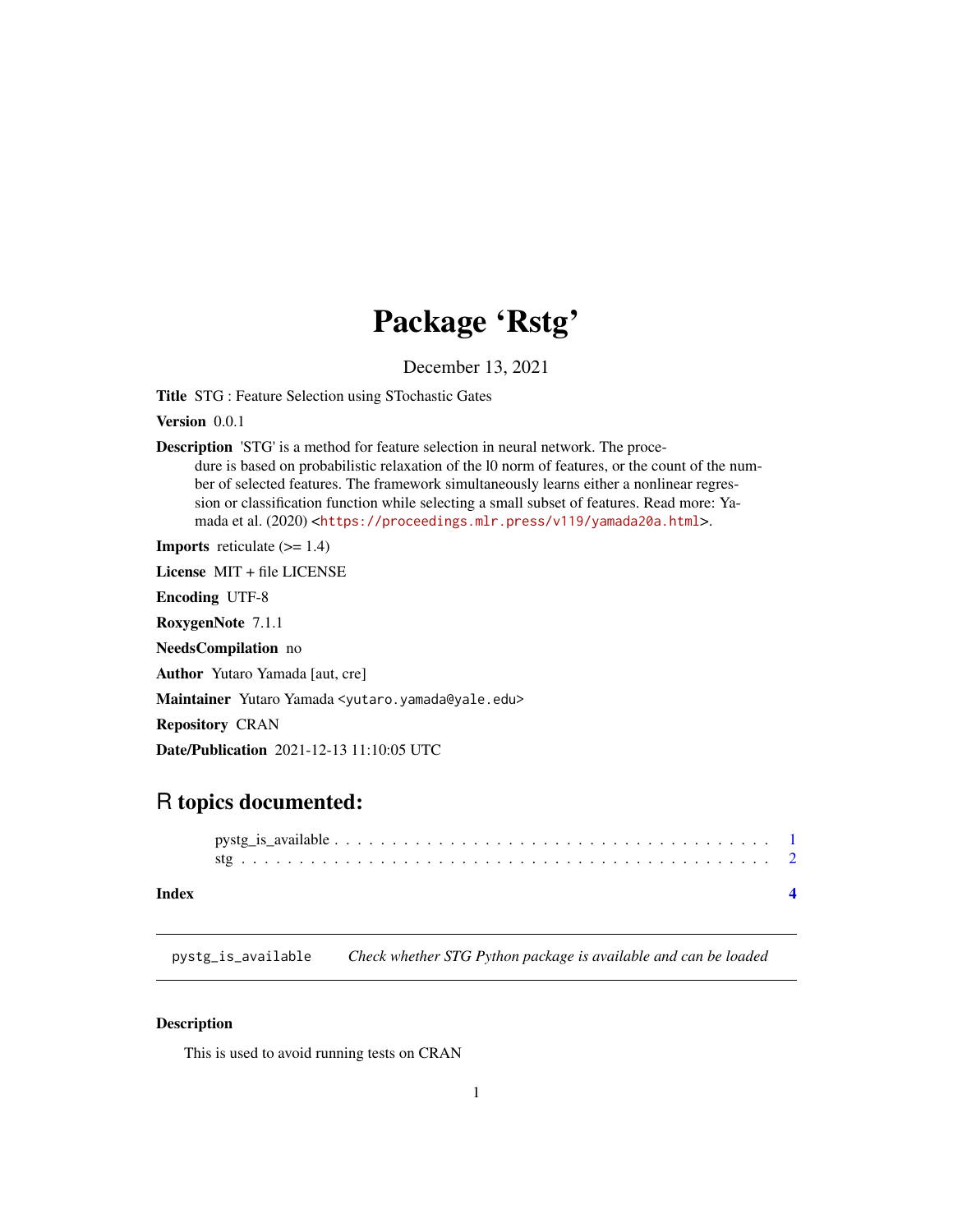#### <span id="page-1-0"></span>Usage

pystg\_is\_available()

#### Value

No return value, called for side effects

stg *STG: Feature Selection using Stochastic Gates*

#### Description

STG is a method for feature selection in neural network estimation problems. The new procedure is based on probabilistic relaxation of the l0 norm of features, or the count of the number of selected features. STG simultaneously learns either a nonlinear regression or classification function while selecting a small subset of features, as described in Yamada, et al, ICML 2020.

#### Usage

```
stg(
  task_type,
  input_dim,
  output_dim,
  hidden_dims,
  activation = "relu",
  sigma = 0.5,
  lam = 0.1,optimizer = "Adam",
  learning_rate = 0.001,batch_size = 100L,
  freeze_onward = NULL,
  feature_selection = TRUE,
  weight\_decay = 0.001,
  random_state = 123L,
  device = "cpu")
```
#### Arguments

| task_type   | string choose 'regression', 'classification', or 'cox'                                             |
|-------------|----------------------------------------------------------------------------------------------------|
| input_dim   | integer The number of features of your data (input dimension)                                      |
| output_dim  | integer The number of classes for 'classification'. Should be 1 for 'regression'<br>and 'cox'      |
| hidden_dims | vector of integers, optional, default: $c(60, 20, 3)$ architecture vector of the neural<br>network |
| activation  | string the type of activation functions.                                                           |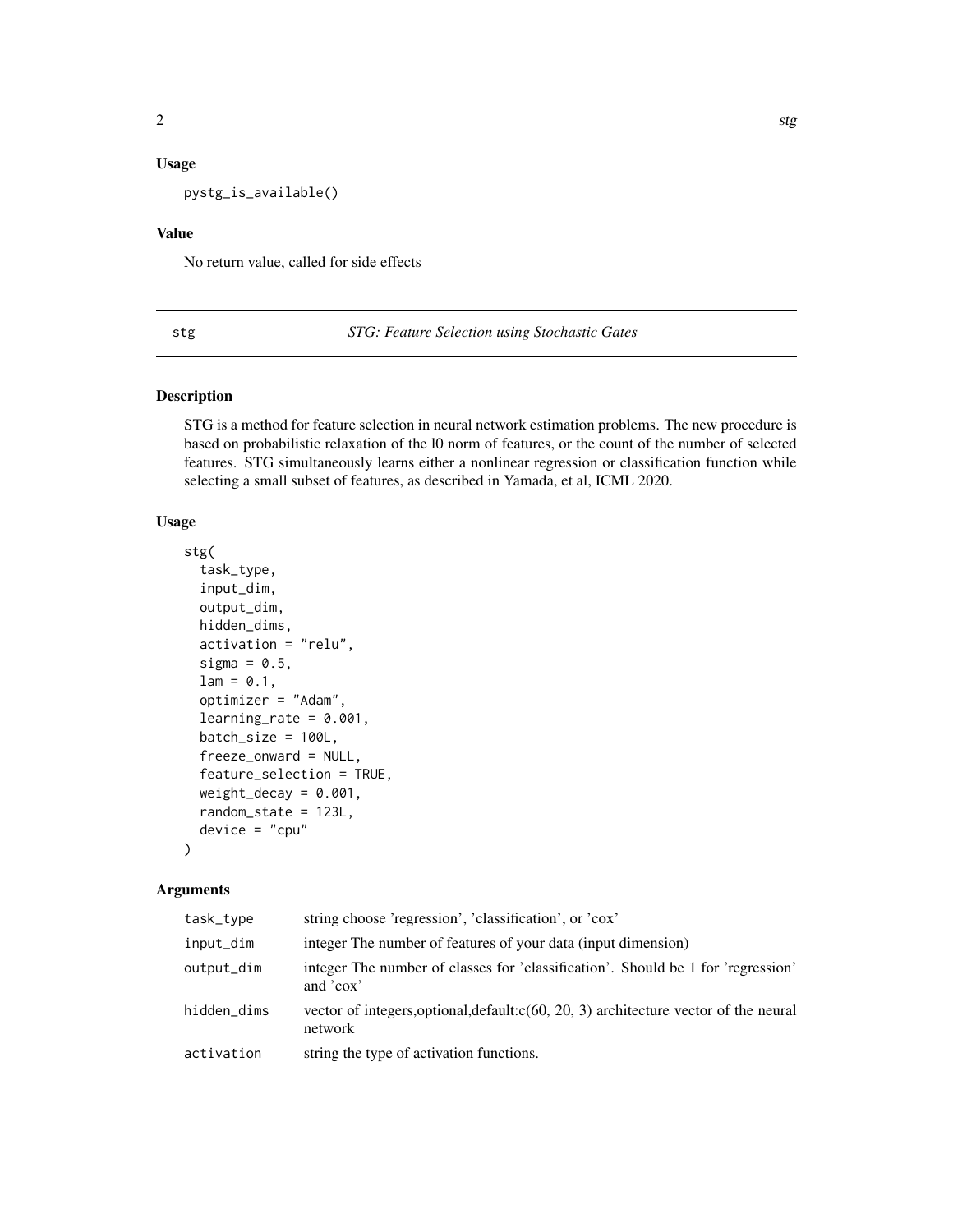| sigma             | float the noise level for the gaussian distribution                                                                                |  |  |  |
|-------------------|------------------------------------------------------------------------------------------------------------------------------------|--|--|--|
| lam               | float the regularization parameter                                                                                                 |  |  |  |
| optimizer         | string choose 'Adam' or 'SGD'                                                                                                      |  |  |  |
| learning_rate     | float                                                                                                                              |  |  |  |
| batch_size        | int                                                                                                                                |  |  |  |
| freeze_onward     | integer, default: NULL the network parameters will be frozen after 'freeze_onward'<br>epoch. This is to train the gate parameters. |  |  |  |
| feature_selection |                                                                                                                                    |  |  |  |
|                   | bool                                                                                                                               |  |  |  |
| weight_decay      | float                                                                                                                              |  |  |  |
| random_state      | integer                                                                                                                            |  |  |  |
| device            | string 'cpu' or 'cuda' (if you have GPU)                                                                                           |  |  |  |

#### Value

a "stg" object is returned.

#### Examples

```
if (pystg_is_available()){
n_size <- 1000L;
p_size <- 20L;
stg.model <- stg(task_type='regression', input_dim=p_size, output_dim=1L,
hidden_dims = c(500,50, 10), activation='tanh',
optimizer='SGD', learning_rate=0.1, batch_size=n_size,
feature_selection=TRUE, sigma=0.5, lam=0.1, random_state=0.1)
}
```